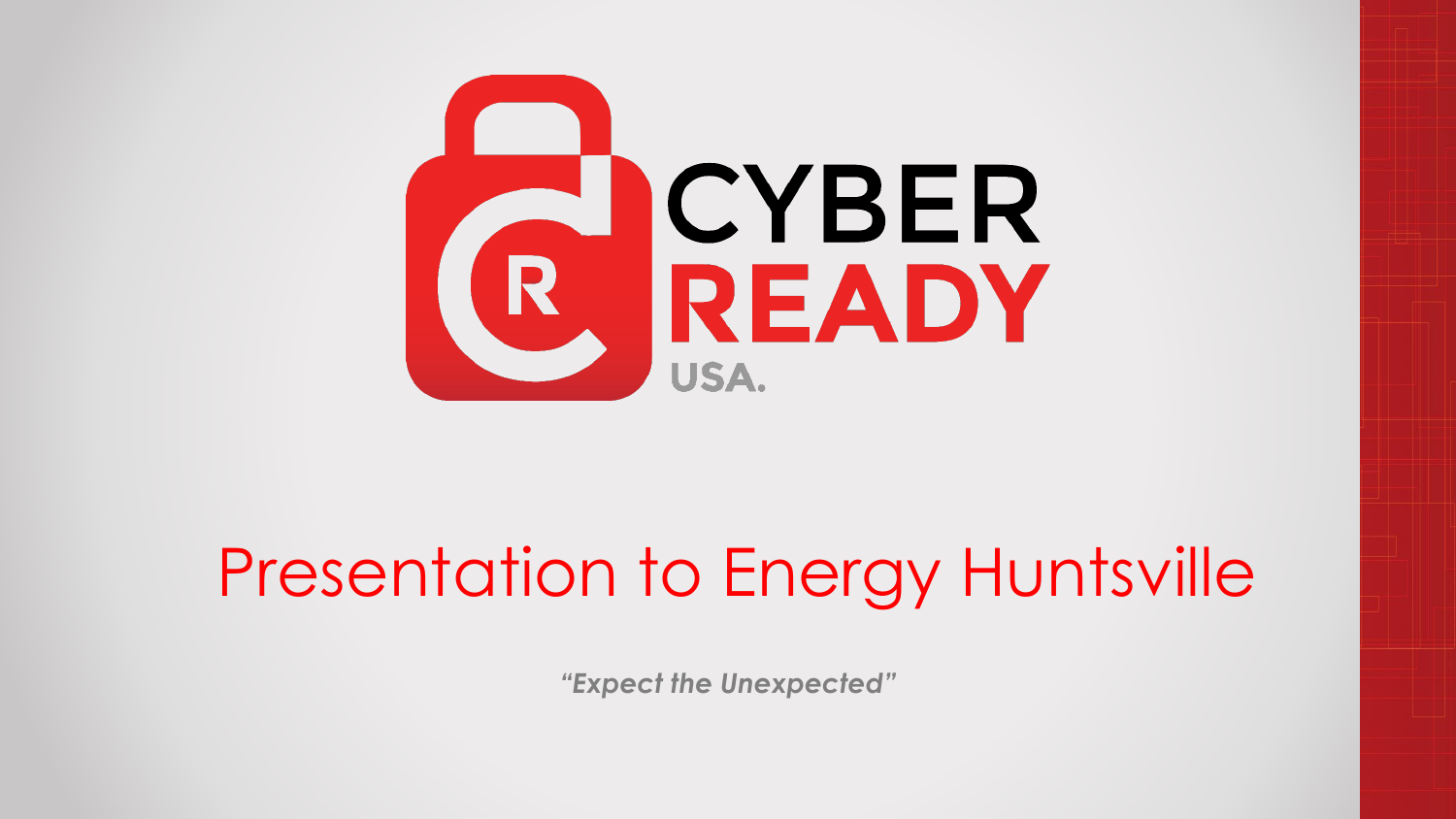### Agenda

- Who is CRU?
- CRU's Training Partner ATS
- Training Focus and Approach
- CRU's Platform CyberGym
- Why Cyber Training is Important
- Effective Cyber Security Training Elements
- The Cyber Training Market
- CRU's Growth Objective Fits
- Contact Information



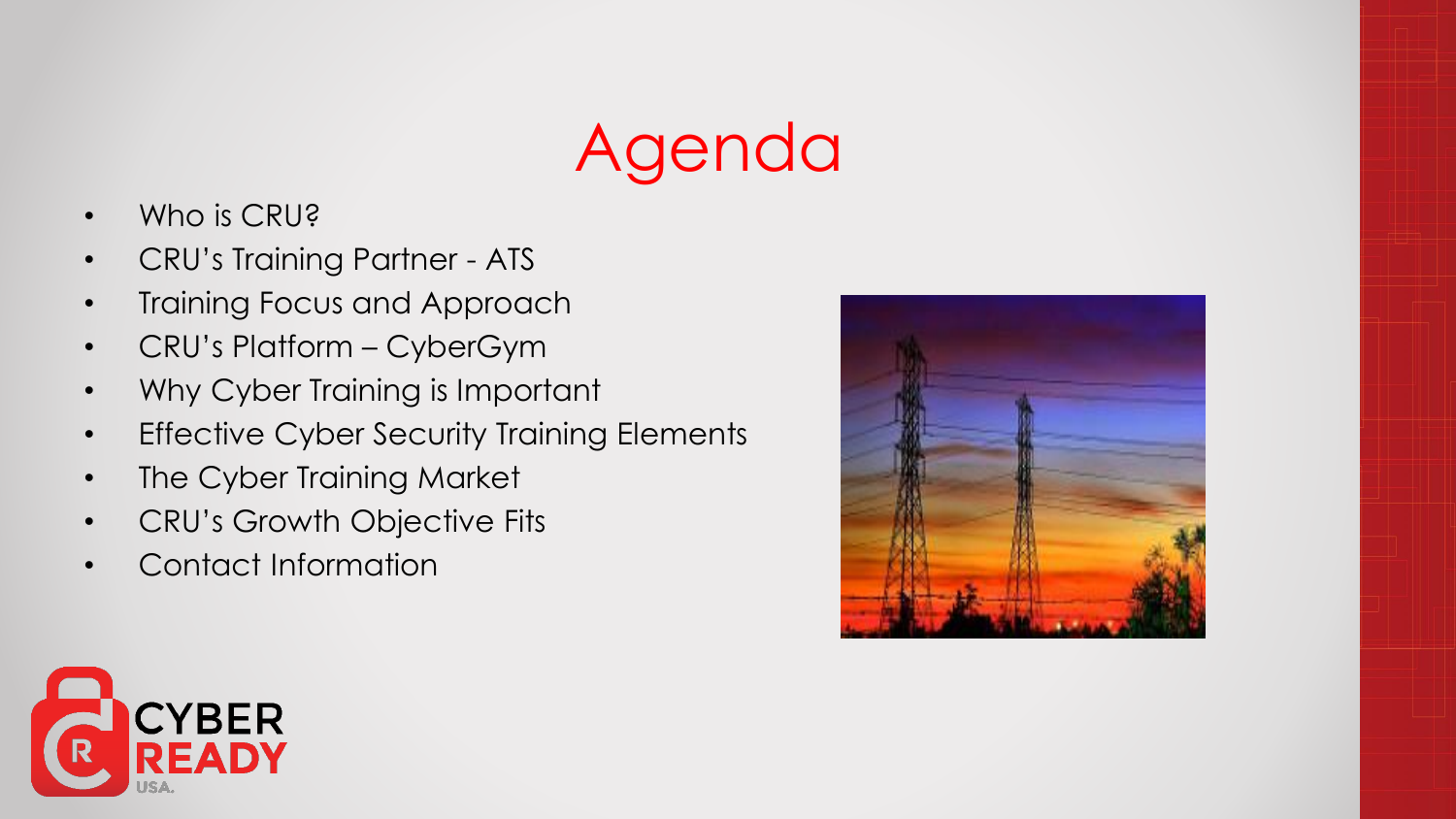### Who is CRU?

- CyberReadyUSA (CRU) was formed with a single focus on making the American Private Sector safer from Cyber Attacks
- CRU combines the talents and experiences of Applied Training Solutions (ATS), together with one of the world's leading cyber training platform, the CyberGym® Arena
- CRU is an exclusive provider of CyberGym Arena with major US regional energy/power companies.®
- We bring decades of experience and the process discipline of the most secure government agencies to you

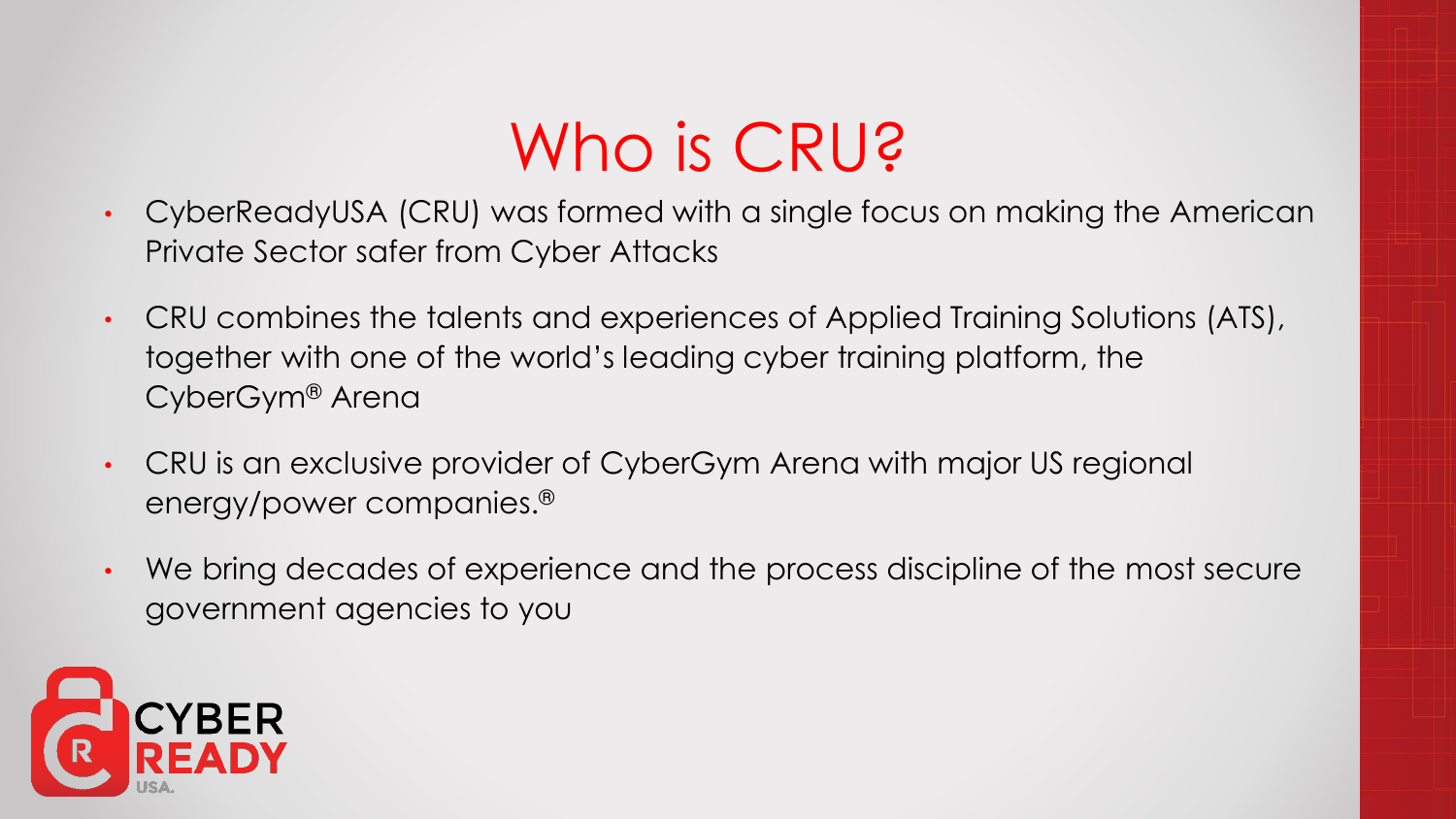# CRU's Training Partner - ATS

- ATS is Federal defense contractor that specializes in providing consulting services for training and exercises in the emergency management, defense, and cyber security sectors.
- ATS develops software applications used to facilitate training and exercise simulations, bringing commercial technology solutions to the Federal government.
- ATS is contracted to support over 400 Federal and State training exercises per year, training thousands of government personnel.



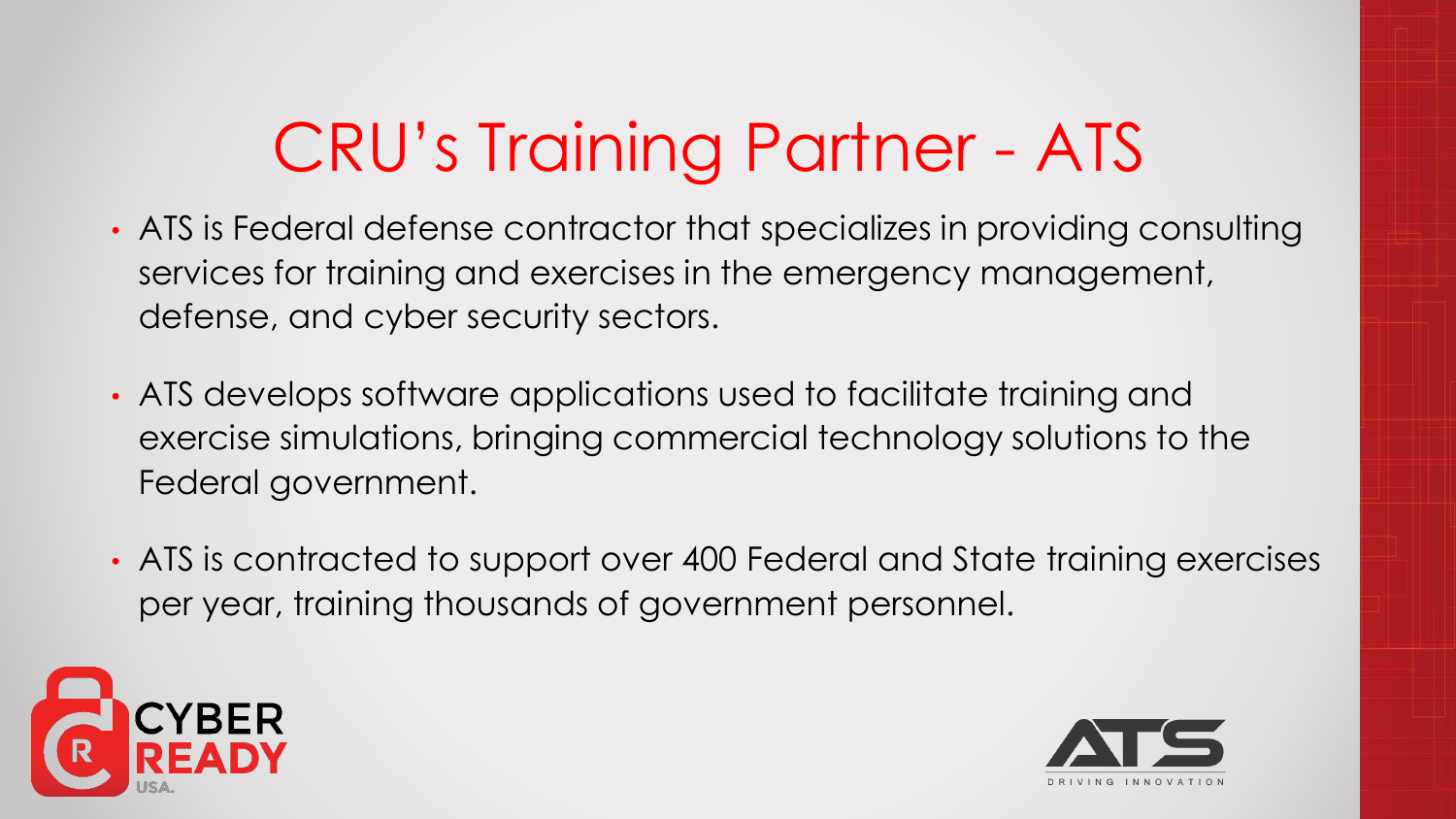## Training Focus and Approach

- Address the universally recognized energy cyber security requirement at reasonable low cost
- Use proven technology and training approaches, combining a platform like CyberGym and US military training models
- Find commercial partners like Devon Energy who have high interest in potential clients in the power/energy industry
- Assemble a diversified leadership team with successful track record of developing, financing, marketing and operating complex projects

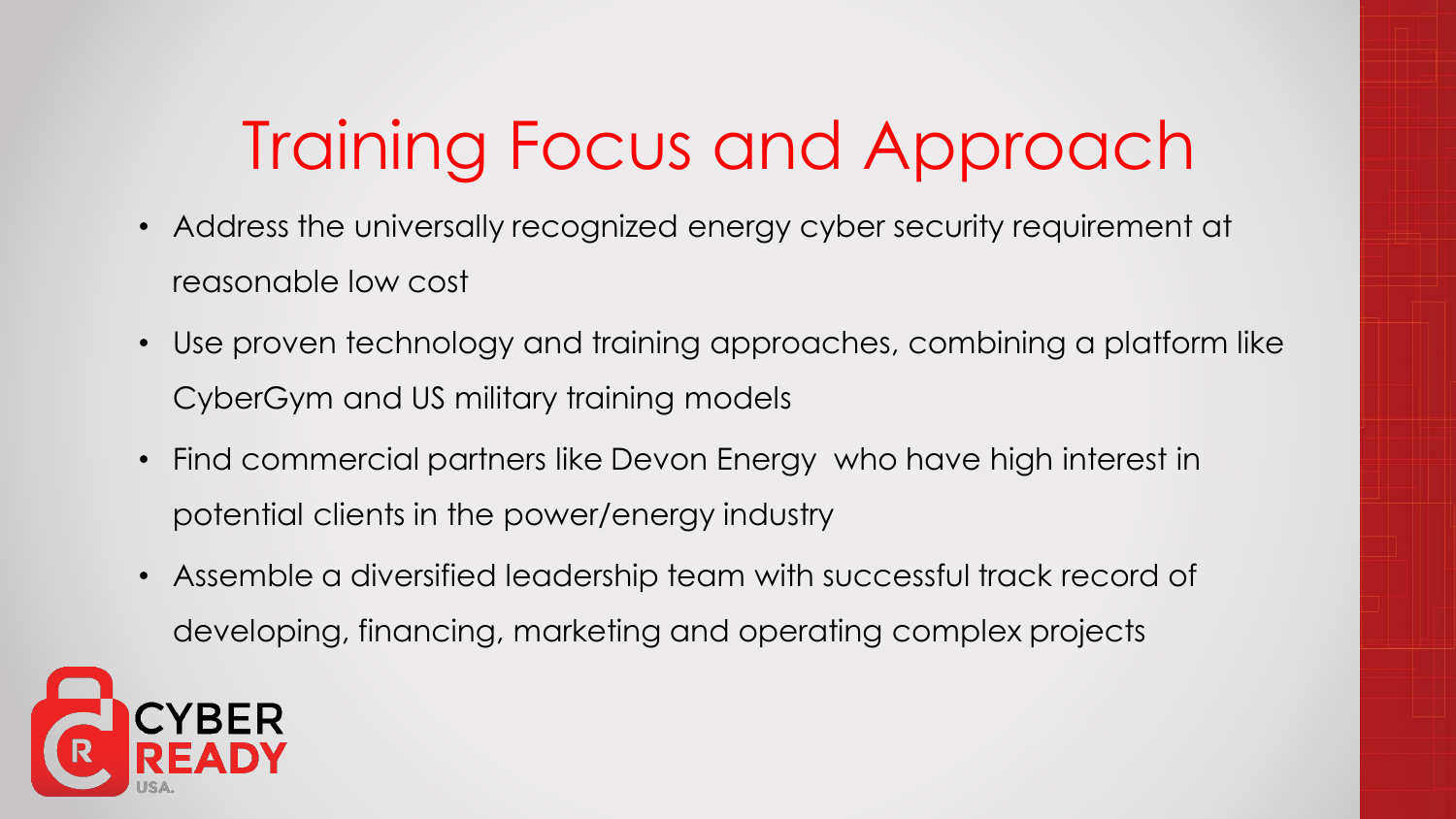# Why Cyber Training is Important

- A breach can be catastrophic
- CSIS study showed cost of cybercrime at over \$600B
- Up to a million malware releases/day
- Timing is optimal there is a pressing need for these unique cyber training platforms.
- Need fast execution first 2 arenas in operation in Q3, 2018
- Focus on highly effective design



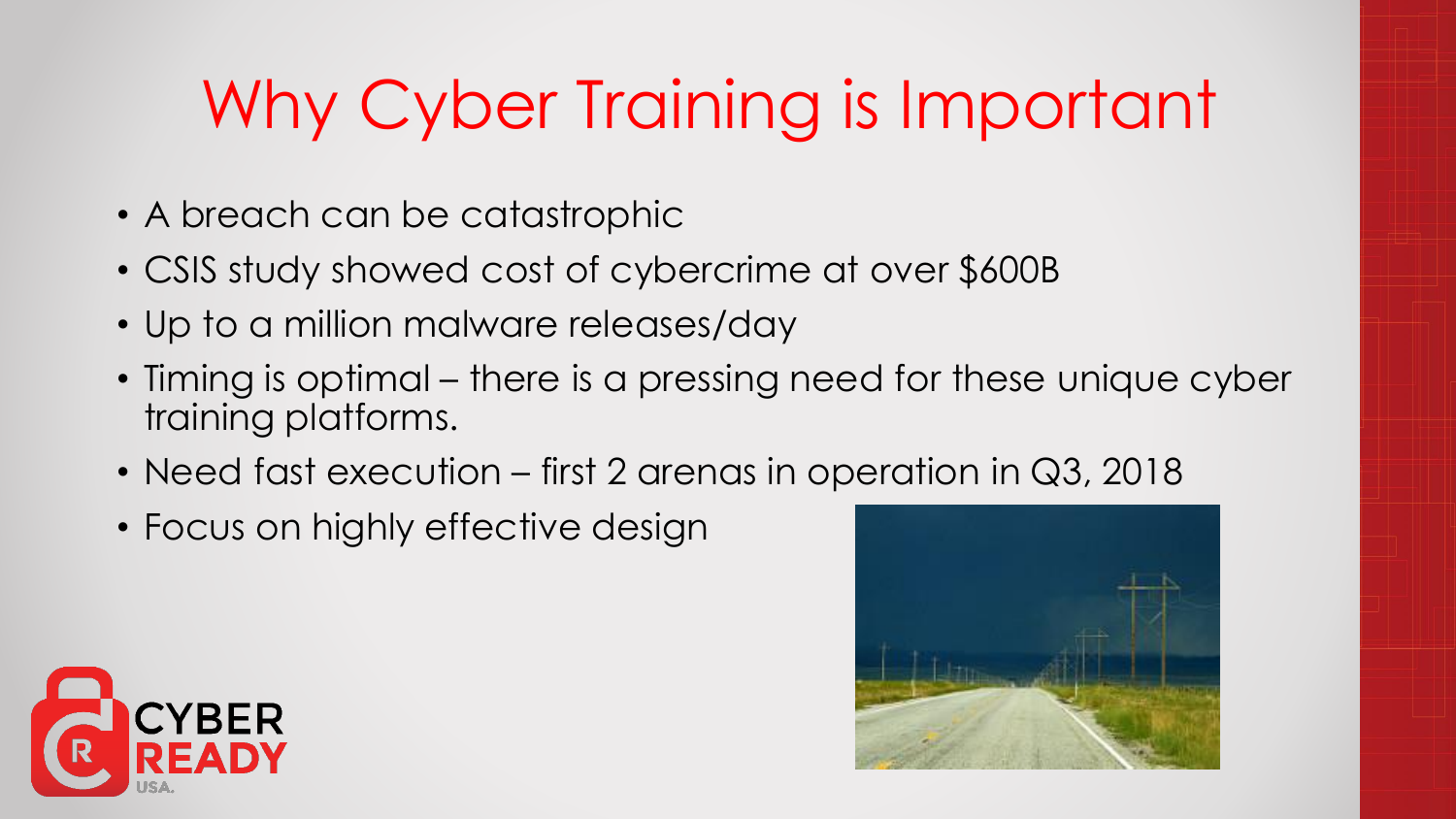#### Effective Cyber Security Training Elements

- Cyber Security Assessments
- Security Strategies, Review, Design, and Implementation
- Leadership Support
- Cyber Operations
- Cyber Resilience and Continuity of **Operation**
- Security Operations Center Design and Implementations
- Cyber Security Policy Review and Development
- Insider Threat Program
- Enterprise Risk Management
- Training & Education
- Response & Mitigation

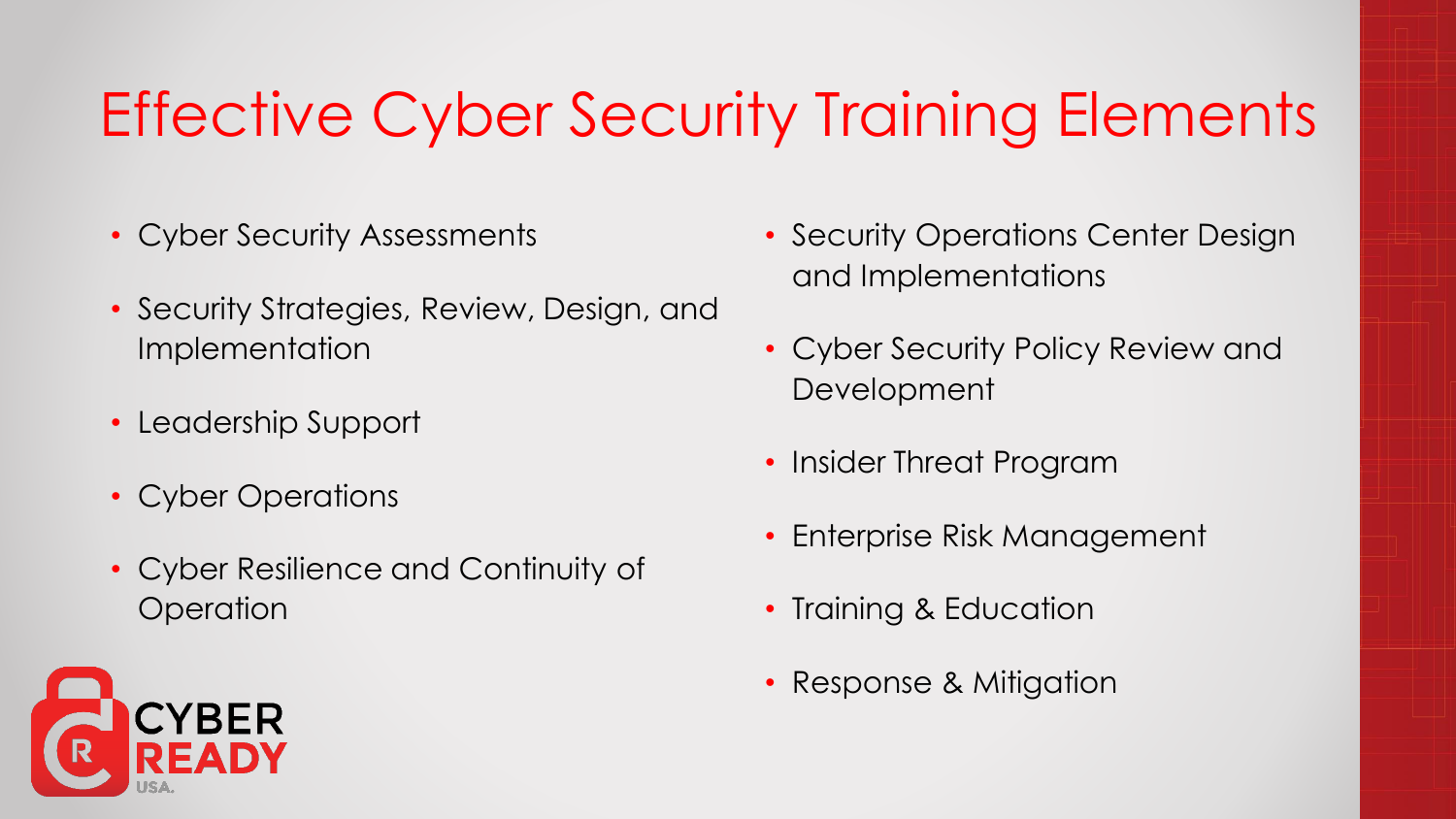### The Cyber Training Market

- The latest Gartner forecast estimates that the market for cyber security training in \$1 Billion. The market growth in the cyber security sector was approximately 55% in 2015 and 2016. This trend is expected to continue.
- US industry is heavily dependent on information technology and is experiencing an increasing threat from cyber attacks.
- The overwhelming response has been to provide a "one fit all" software solution. The real solution must go far beyond that approach.
- Must train people, which is where the greatest risk lies, goes well beyond IT personnel, and deals with the full spectrum from senior management to operators. It is the final operational phase or "last mile" where the greatest damage from a cyber attack occurs – that is where we focus our program of prevention and mitigation.

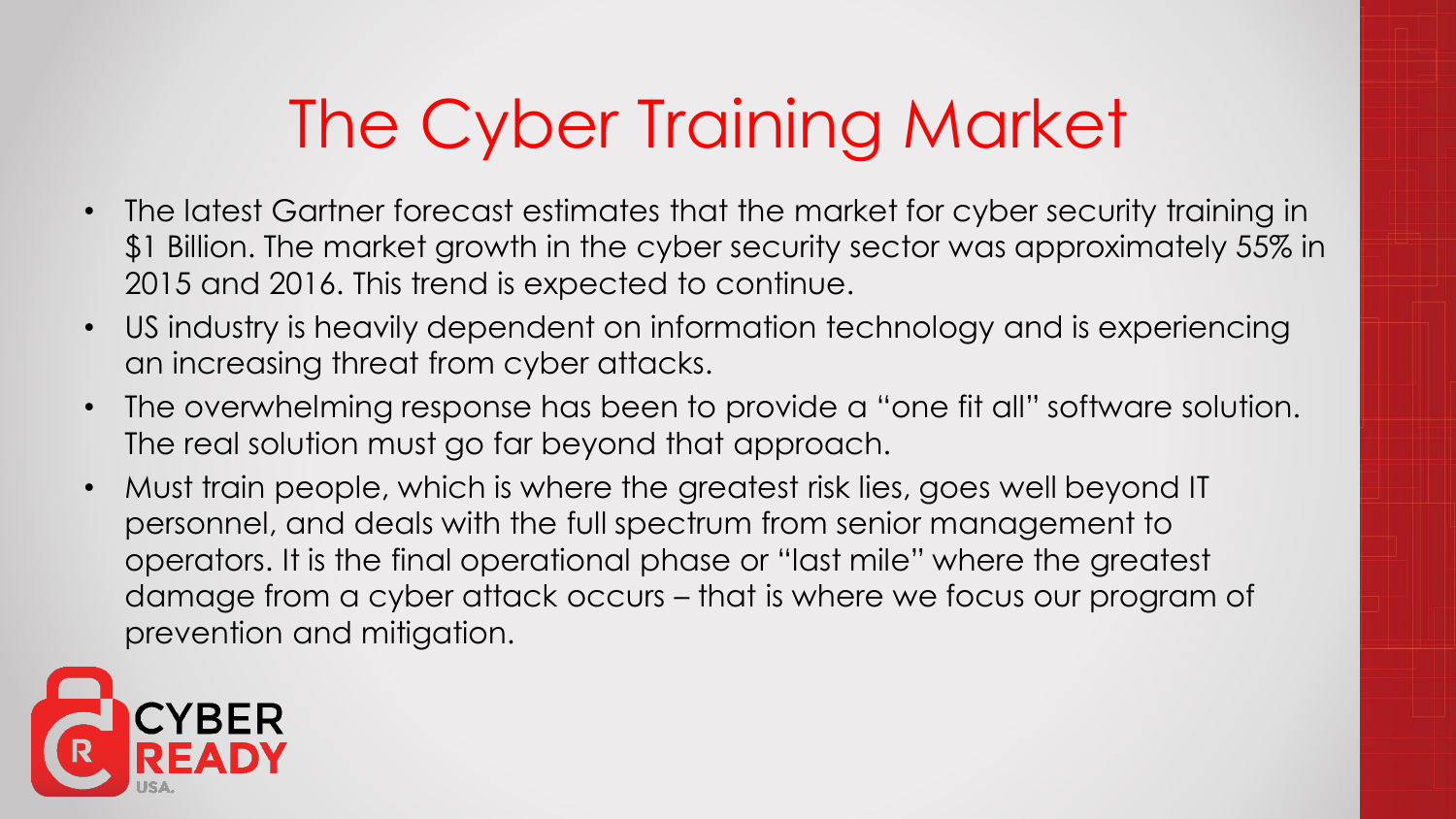### CRU's Growth Objective Fits

*CRU is very interested in business and business partners in Huntsville;*

- A forward thinking community that can pioneer a new approach to resiliency in the energy business
- There is excellent link between U of A Huntsville and cyber security training
- The extensive US Army Corps of Engineers and other US Government presence in the area offers unique opportunities
- Potentially a location for CRU's next Cyber Arena